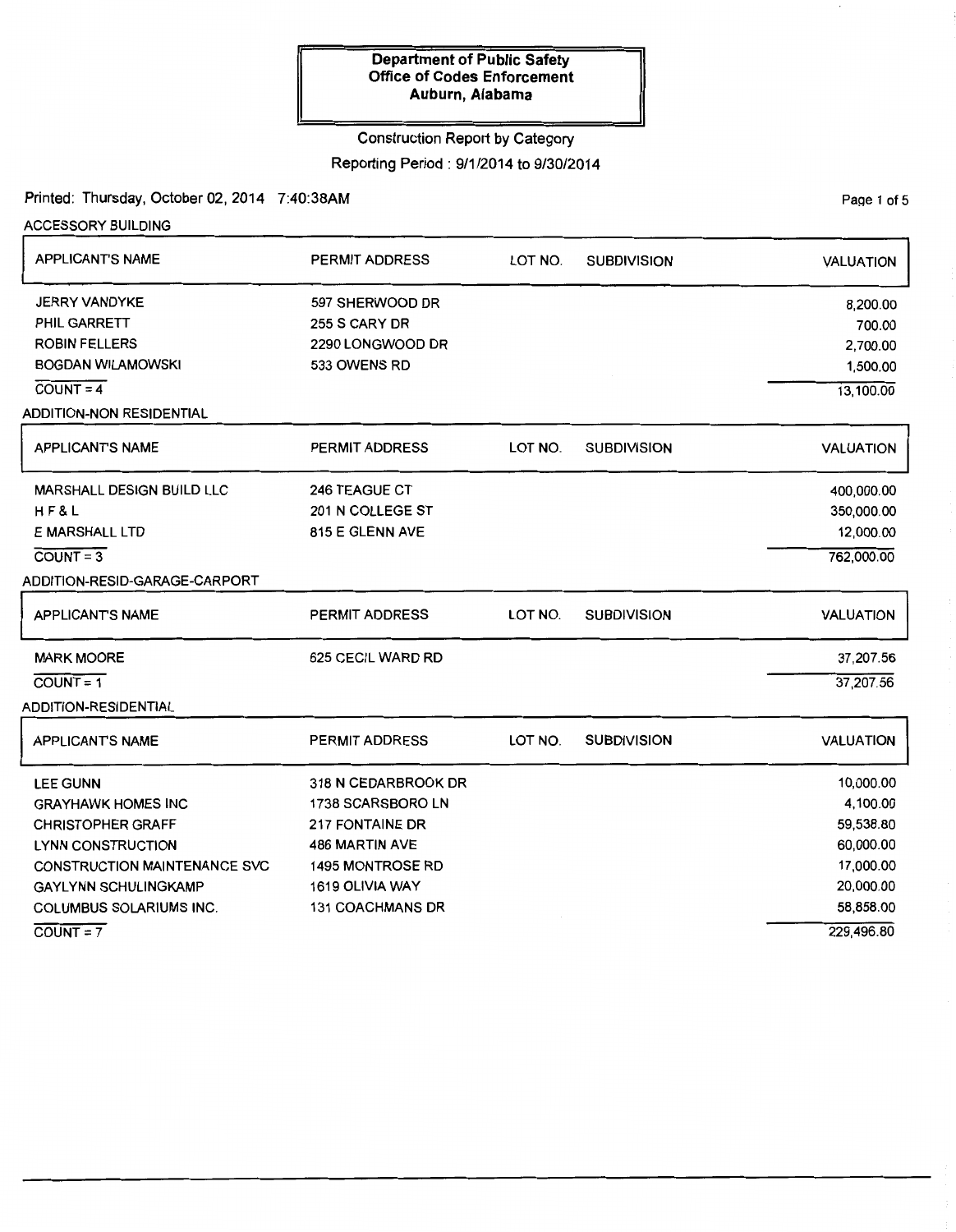## Construction Report by Category

# Reporting Period : 9/1/2014 to 9/30/2014

# Printed: Thursday, October 02, 2014 7:40:38AM

ALTERATION-NON RESIDENTIAL

| <b>APPLICANT'S NAME</b>              | PERMIT ADDRESS               | LOT NO. | <b>SUBDIVISION</b> | <b>VALUATION</b> |
|--------------------------------------|------------------------------|---------|--------------------|------------------|
| <b>CLEVELAND BROTHERS</b>            | 2272 MOORES MILL RD          |         |                    | 42,500.00        |
| E MARSHALL LTD                       | 819 E GLENN AVE, 120         |         |                    | 35,000.00        |
| E MARSHALL LTD                       | 819 E GLENN AVE              |         |                    | 95,000.00        |
| <b>MARSHALL &amp; ASSOCIATES LLC</b> | 2415 MOORES MILL RD          |         |                    | 22,500.00        |
| <b>BAILEY-HARRIS CONSTRUCTION</b>    | <b>1552 BAILEY HARRIS DR</b> |         |                    | 10,000.00        |
| HUDMON CONSTRUCTION COMPANY IN       | 1345 OPELIKA RD              |         |                    | 10,000.00        |
| LEDBETTER CONSTRUCTION               | 622 SHUG JORDAN PKWY         |         |                    | 5,000.00         |
| <b>DAVID FICHTNER</b>                | 2101 E UNIVERSITY DR         |         |                    | 5,000.00         |
| <b>E MARSHALL LTD</b>                | 819 E GLENN AVE              |         |                    | 60,000.00        |
| $COUNT = 9$                          |                              |         |                    | 285,000.00       |
| ALTERATION-RESIDENTIAL               |                              |         |                    |                  |
| <b>APPLICANT'S NAME</b>              | <b>PERMIT ADDRESS</b>        | LOT NO. | <b>SUBDIVISION</b> | <b>VALUATION</b> |
| <b>KI-HYEON KIM</b>                  | 791 OAKDALE DR               |         |                    | 15,000.00        |
| <b>COOL HAND CONSTRUCTION</b>        | 616 SPENCER AVE              |         |                    | 800.00           |
| SOUTH EAST ALABAMA MINORITY          | 347 FRAZIER ST               |         |                    | 3,750.00         |
| <b>B &amp; D CONSTRUCTION</b>        | 301 KIMBERLY DR              |         |                    | 3,191.00         |
| WINDOW WORLD OF MONTGOMERY           | 645 SOUTHVIEW DR             |         |                    | 5,900.00         |
| $COUNT = 5$                          |                              |         |                    | 28,641.00        |
| AMUSEMENT/SOCIAL/RECREATIONAL        |                              |         |                    |                  |
| <b>APPLICANT'S NAME</b>              | <b>PERMIT ADDRESS</b>        | LOT NO. | <b>SUBDIVISION</b> | <b>VALUATION</b> |
| <b>PRECISION POOLS</b>               | <b>172 SOLAMERE LN</b>       |         |                    | 22,000.00        |
| <b>BLUE HAVEN POOLS</b>              | 901 BODDIE LN                |         |                    | 40,000.00        |
| $COUNT = 2$                          |                              |         |                    | 62,000.00        |
| HOTEL/MOTEL/TOURIST CABIN            |                              |         |                    |                  |
| <b>APPLICANT'S NAME</b>              | <b>PERMIT ADDRESS</b>        | LOT NO. | <b>SUBDIVISION</b> | <b>VALUATION</b> |
| HOLLIS & SPANN, INC.                 | 2420 WEST PACE BLVD          |         |                    | 6,868,561.00     |
| $COUNT = 1$                          |                              |         |                    | 6,868,561.00     |
| OFFICE/BANK/PROFESSIONAL             |                              |         |                    |                  |
| <b>APPLICANT'S NAME</b>              | PERMIT ADDRESS               | LOT NO. | <b>SUBDIVISION</b> | <b>VALUATION</b> |
| DONALD ALLEN DEVELOPMENT             | 1859 OGLETREE RD             |         |                    | 285,000.00       |
| $COUNT = 1$                          |                              |         |                    | 285,000.00       |

PaQe 2 of 5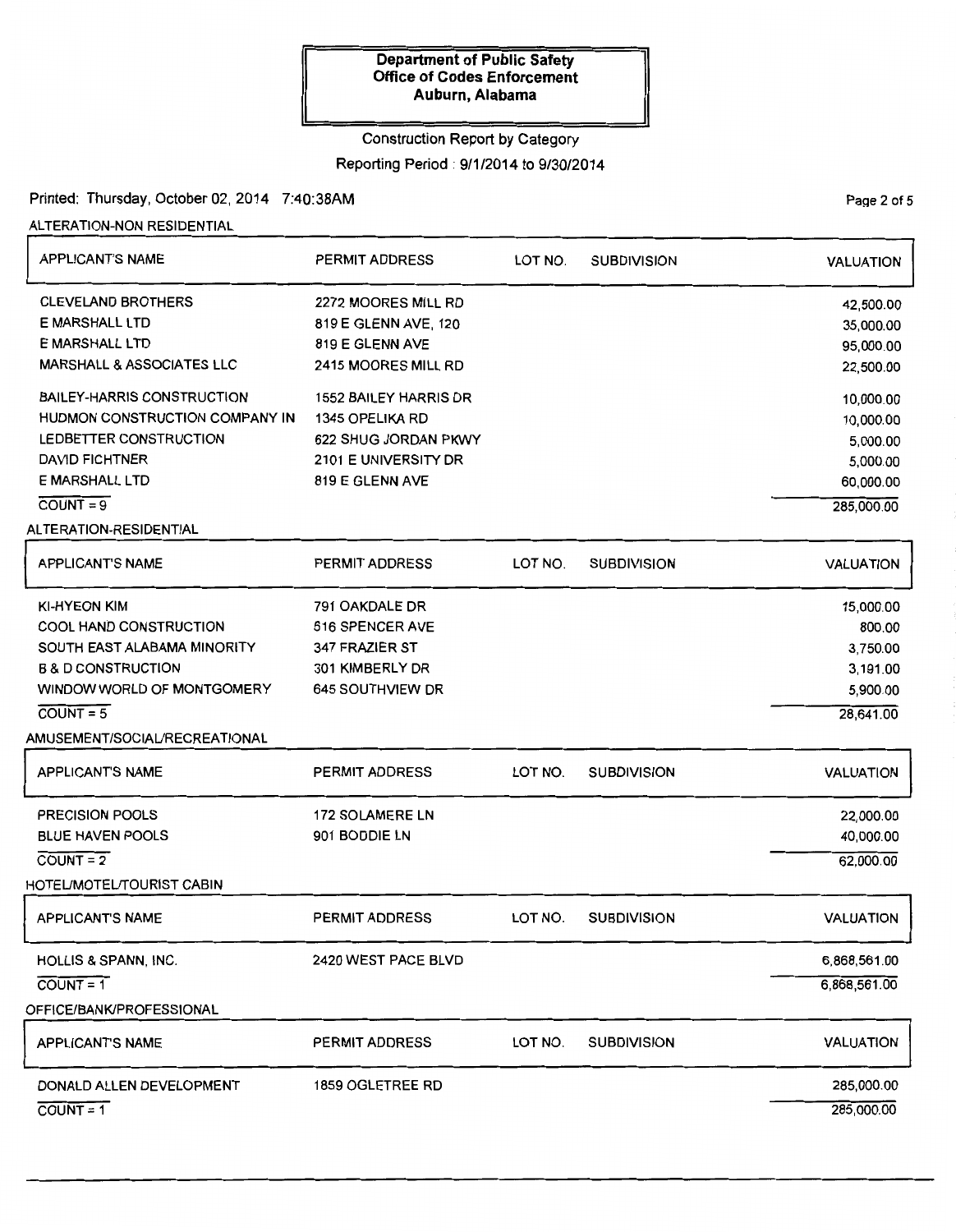# Construction Report by Category

# Reporting Period : 9/1/2014 to 9/30/2014

# Printed: Thursday, October 02, 2014 7:40:38AM

#### ROOFING-RESIDENTIAL

| <b>APPLICANT'S NAME</b>       | PERMIT ADDRESS             | LOT NO. | <b>SUBDIVISION</b> | <b>VALUATION</b> |
|-------------------------------|----------------------------|---------|--------------------|------------------|
| <b>SUPERIOR ROOFING</b>       | 309 OAK ST                 |         |                    | 5,890.00         |
| SOUTH EAST ALABAMA MINORITY   | <b>309 BRIAR CREEK CIR</b> |         |                    | 8,650.00         |
| <b>COOL HAND CONSTRUCTION</b> | <b>309 BRIAR CREEK CIR</b> |         |                    | 1,000.00         |
| ABOVEBOARD ROOFING            | 1944 HILLBROOK CIR         |         |                    | 9,304.76         |
| SUPERIOR ROOFING              | 415 N DONAHUE DR           |         |                    | 22,000.00        |
| SUPERIOR ROOFING              | 601 ALFA CT                |         |                    | 8,160.00         |
| <b>TRIPLE B CONSTRUCTION</b>  | <b>808 MCKINLEY AVE</b>    |         |                    | 3.315.00         |
| <b>SUPERIOR ROOFING</b>       | 2047 KALLIBROOKE LN        |         |                    | 13,150.00        |
| <b>SUPERIOR ROOFING</b>       | 665 OPELIKA RD             |         |                    | 39,554.00        |
| SUPERIOR ROOFING              | 2205 SPRINGWOOD DR         |         |                    | 15,000.00        |
| $COUNT = 10$                  |                            |         |                    | 126,023.76       |

#### PaQe 3 of 5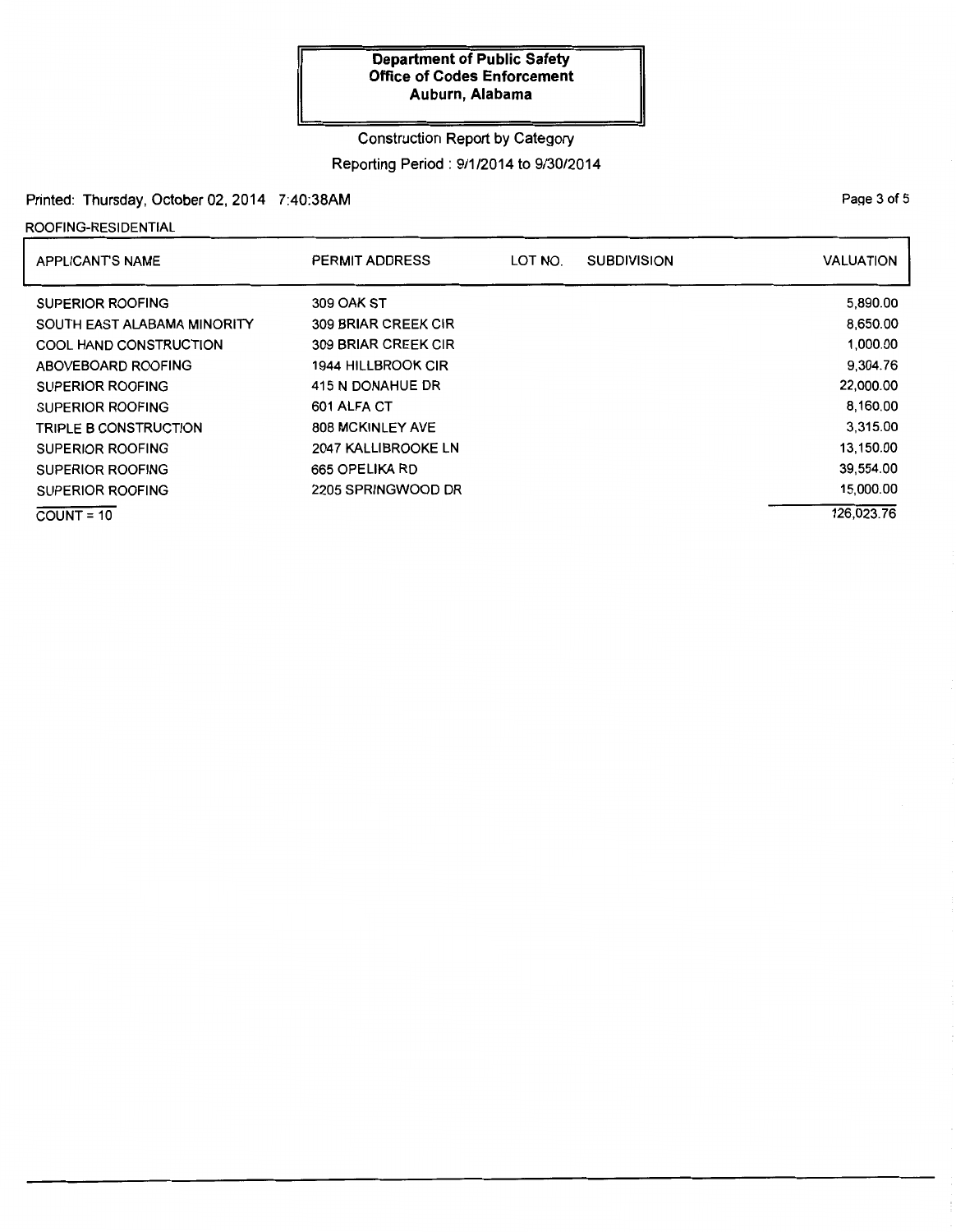# Construction Report by Category

Reporting Period: 9/1/2014 to 9/30/2014

# Printed: Thursday, October 02, 2014 7:40:38AM

### SINGLE FAMILY HOUSE-DETACHED

| <b>APPLICANT'S NAME</b>        | <b>PERMIT ADDRESS</b>                      |                           | <b>SUBDIVISION</b>           | <b>VALUATION</b> |  |
|--------------------------------|--------------------------------------------|---------------------------|------------------------------|------------------|--|
| ECLIPSE HOME BUILDERS LLC      | <b>618 LUVERNE AVE</b>                     | 8B                        | <b>FRAZIER TERRACE</b>       | 126,377.80       |  |
| ECLIPSE HOME BUILDERS LLC      | 614 LUVERNE AVE                            | 9A                        | <b>FRAZIER TERRACE</b>       | 126.107.80       |  |
| HOLLAND HOMES INC.             | 1715 MARJORIE CT                           | 56                        | <b>STONE CREEK</b>           | 244,746.43       |  |
| <b>EASTBROOK HOMES</b>         | 1953 SEQUOIA DR                            | 130                       | <b>PRESERVE</b>              | 258,053.00       |  |
| DILWORTH DEVELOPMENT           | <b>1698 YARBROUGH FARMS</b><br><b>BLVD</b> | 46                        | YARBROUGH FARMS PAHSE 3      | 269,767.26       |  |
| WAYNE GENTRY BUILDER INC       | <b>1194 WEATHERFORD ST</b>                 | 67                        | <b>GROVE HILL</b>            | 334,576.29       |  |
| <b>EASTBROOK HOMES</b>         | 1917 SEQUOIA DR                            | 138                       | <b>PRESERVE</b>              | 170,793.62       |  |
| TOLAND PROPERTIES INC          | 2684 CARRINGTON CT                         | 72                        | <b>WHITE OAKS</b>            | 380,000.00       |  |
| <b>JAY TOLAND</b>              | 369 BENTLEY CT                             | 85                        | <b>WHITE OAKS</b>            | 429,372.34       |  |
| <b>MICHAEL A MONK</b>          | 802 CARPENTER WAY                          | 114                       | <b>GROVE HILL</b>            | 327,638.21       |  |
| TIM YATES CONSTRUCTION         | 1523 BEAM CT                               | 151                       | <b>EAST LAKE SUBDIVISION</b> | 351,586.75       |  |
| ADAM DAY                       | 2186 KEYSTONE DR                           | 45                        | <b>SHADOW WOODS</b>          | 456,383.93       |  |
| <b>STONE MARTIN BUILDERS</b>   | <b>663 BANBURY ST</b>                      | 76                        | <b>COTSWOLDS</b>             | 391,282.88       |  |
| DILWORTH DEVELOPMENT           | 788 OAKDALE DR                             | 28                        | <b>TUTTON HILL</b>           | 283,881.90       |  |
| DILWORTH DEVELOPMENT           | <b>1692 YARBROUGH FARMS</b><br><b>BLVD</b> | 47                        | YARBROUGH FARMS PAHSE 3      | 287,982.79       |  |
| <b>MICHAEL A MONK</b>          | 1723 GLENDALE CT                           | 76                        | <b>EAST LAKE SUBDIVISION</b> | 607,443.02       |  |
| DACK HOMES WEST LLC            | 2185 AUTUMN RIDGE WAY                      | 32                        | <b>AUTUMN RIDGE</b>          | 192,903.98       |  |
| <b>MICHAEL A MONK</b>          | 835 DAKOTA DR                              | 16                        | <b>DAKOTA</b>                | 366,549.74       |  |
| REAL LIFE BUILDERS LLC         | 2144 STONEHAVEN DR                         | 10                        | <b>PRESERVE</b>              | 395,000.00       |  |
| <b>LANDMARK BUILDERS LLC</b>   | 2470 DANBURY DR                            | 41                        | <b>WHITE OAKS</b>            | 835,865.44       |  |
| DEAN SPRATLIN CONSTRUCTION INC | <b>1412 FALLS CREST DR</b>                 | 115                       | YARBROUGH FARMS PAHSE 3      | 375,791.07       |  |
| <b>HARRIS DOYLE HOMES</b>      | 1102 SOUTHRIDGE CT                         | 74                        | <b>CYPRESS POINT</b>         | 348,776.02       |  |
| <b>HARRIS DOYLE HOMES</b>      | <b>1129 SOUTHRIDGE CT</b>                  | 6                         | <b>CYPRESS POINT</b>         | 345,012.77       |  |
| HARRIS DOYLE HOMES             | <b>1135 SOUTHRIDGE CT</b>                  | $\overline{7}$            | <b>CYPRESS POINT</b>         | 286,797.97       |  |
| <b>HARRIS DOYLE HOMES</b>      | <b>1147 SOUTHRIDGE CT</b>                  | 9                         | <b>CYPRESS POINT</b>         | 277, 162.75      |  |
| HARRIS DOYLE HOMES             | 1141 SOUTHRIDGE CT                         | 8<br><b>CYPRESS POINT</b> |                              | 286,033.68       |  |
| DILWORTH DEVELOPMENT           | 1719 YARBROUGH FARMS<br><b>BLVD</b>        | 38                        | YARBROUGH FARMS PAHSE 3      | 304,019.65       |  |
| <b>WHEELES CONSTRUCTION</b>    | 187 SIENA PL                               | 140                       | <b>TUSCANY HILLS</b>         | 189,145.40       |  |
| WHEELES CONSTRUCTION           | 183 SIENA PL                               | 139                       | <b>TUSCANY HILLS</b>         | 143,275.00       |  |
| <b>MICHAEL A MONK</b>          | 1208 LILLIE LN                             | 27                        | <b>TOWN CREEK</b>            | 314,097.74       |  |
| HAYLEY-FREEMAN CONST CO        | 2705 CANAL CT                              | 128                       | <b>TUSCANY HILLS</b>         | 136, 162.93      |  |
| TOLAND PROPERTIES INC          | 1804 SAUGAHATCHEE RD                       |                           |                              | 217,105.56       |  |
| DEAN SPRATLIN CONSTRUCTION INC | 1343 FALLS CREST DR                        | 100                       | YARBROUGH FARMS PAHSE 3      | 410,000.00       |  |
| D.R. HORTON INC.               | 2622 MIMMS LN                              | 97                        | <b>MIMMS TRAIL</b>           | 203,107.13       |  |
| D.R. HORTON INC.               | 2614 MIMMS LN                              | 95                        | <b>MIMMS TRAIL</b>           | 228,459.88       |  |
| SIMS & CO. LLC                 | 2258 MORGAN DR                             | 91                        | <b>LAUREL GROVE</b>          | 226,224.50       |  |
| DILWORTH DEVELOPMENT           | 2688 DANBURY DR                            | 64                        | <b>WHITE OAKS</b>            | 560,290.23       |  |
| STONE MARTIN BUILDERS          | 673 BANBURY ST                             | 79                        | <b>COTSWOLDS</b>             | 357,185.24       |  |
| <b>STONE MARTIN BUILDERS</b>   | 708 BANBURY ST                             | 36                        | <b>COTSWOLDS</b>             | 423,792.03       |  |
| $COUNT = 39$                   |                                            |                           |                              | 12,468,752.73    |  |

PaQe 4 of 5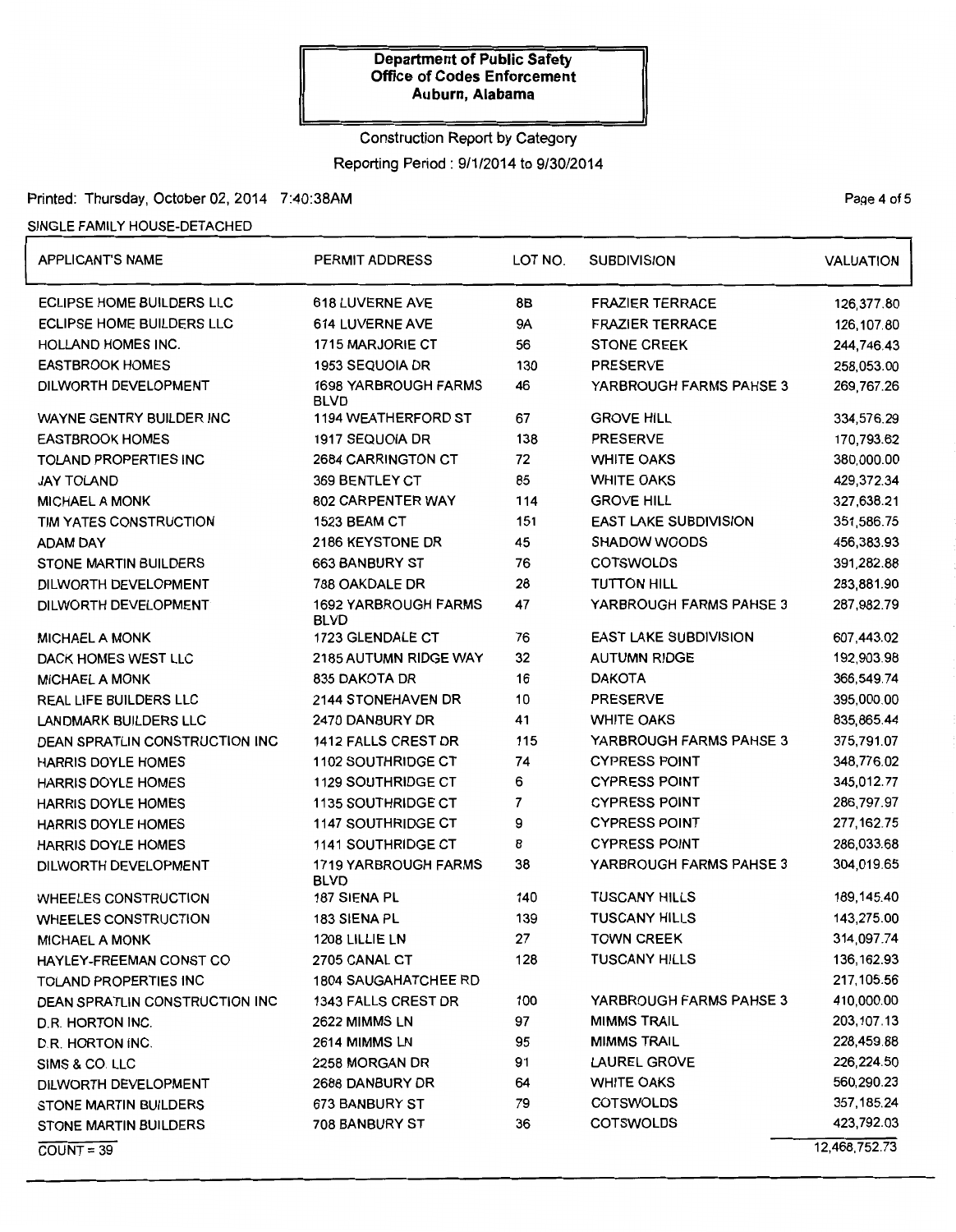#### Construction Report by Category

Reporting Period : 9/1/2014 to 9/30/2014

Printed: Thursday, October 02, 2014 7:40:38AM

STORE/CUSTOMER SERVICE

DONALD ALLEN DEVELOPMENT

STRUCTURE OTHER THAN BUILDING

APPLICANT'S NAME

 $COUNT = 1$ 

PERMIT ADDRESS 1971 WIRE RD LOT NO. SUBDIVISION VALUATION 468,000.00 468,000.00

| <b>APPLICANT'S NAME</b>                                                                                                  | PERMIT ADDRESS                                                                        | LOT NO. | <b>SUBDIVISION</b> | <b>VALUATION</b>                                             |
|--------------------------------------------------------------------------------------------------------------------------|---------------------------------------------------------------------------------------|---------|--------------------|--------------------------------------------------------------|
| C P & E COMPANY<br><b>JENNINGS CONST</b><br>DONALD ALLEN DEVELOPMENT<br><b>BAILEY-HARRIS CONSTRUCTION</b><br>$COUNT = 4$ | 675 OPELIKA RD<br><b>141 N GAY ST</b><br>1859 OGLETREE RD<br><b>284 ENTERPRISE DR</b> |         |                    | 17,800.00<br>15,000.00<br>2,000.00<br>50,000.00<br>84,800.00 |
| <b>TWO-FAMILY BUILDING</b>                                                                                               |                                                                                       |         |                    |                                                              |
| <b>APPLICANT'S NAME</b>                                                                                                  | <b>PERMIT ADDRESS</b>                                                                 | LOT NO. | <b>SUBDIVISION</b> | <b>VALUATION</b>                                             |
| DILWORTH DEVELOPMENT<br>$COUNT = 1$                                                                                      | 1794 COVINGTON RDG                                                                    |         | <b>MOORES MILL</b> | 550,005.80<br>550,005.80                                     |

TOTAL COUNT = 88

TOTAL VALUATION=

22,268,588.65

Rem Mult

PaQe 5 of 5